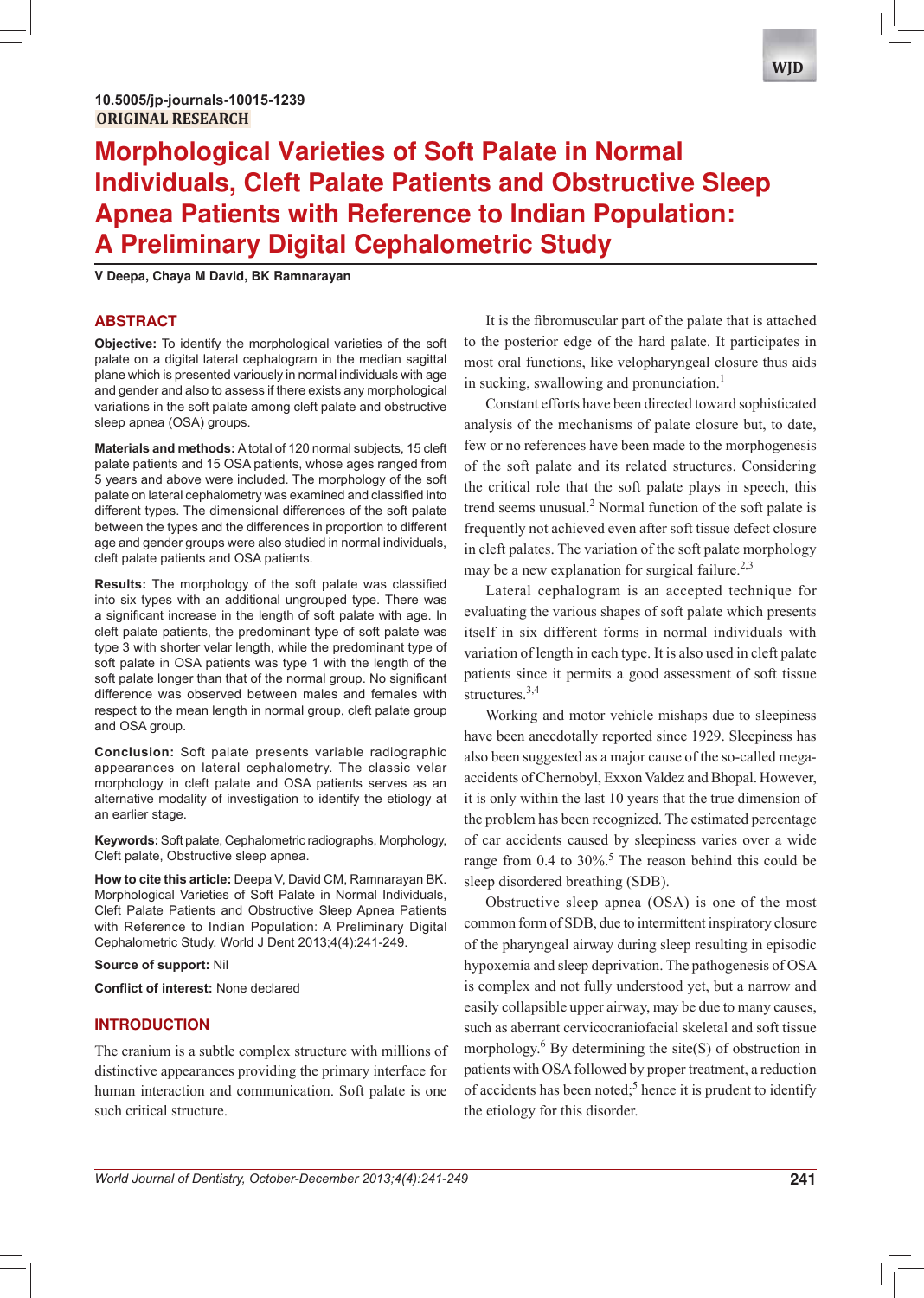#### *V Deepa et al*

# **MATERIALS AND METHODS**

The study underwent review and approval by the ethical committee of the institution. Each patient was fully informed and explained about the lateral cephalometric procedure.

The study was conducted at the Department of Oral Medicine, Diagnosis and Radiology of Dayananda Sagar College of Dental Sciences, Bengaluru, and from Department of Sleep Medicine at SBM Jain Hospital, Bengaluru. A total of 150 patients were selected for the study by simple random sampling.

Subjects of age ranging from 5 years and above were included in the study. Fractures of head and neck, diseases affecting the palate, except cleft palate and OSA were included. Subjects were divided as group 1: Preadults (5-18 years) which were again categorized into subgroup 1A: 5-12 years and subgroup 1B: 12-18 years group 2: adults (above 18 years). Equal number of subjects were included in subgroups 1A, 1B and group 2 (40 in each) with equal number of females and males in each group. Group 3: 15 cases of cleft palate and group 4: 15 cases of OSA patients were included.

After an informed consent from the subjects, a detailed history of each patient was recorded along with clinical examination to rule out any cases with fracture of head and neck.

Questions were asked regarding cleft palate, surgical corrections they have undergone, number of surgeries and the reason for surgery and if the surgery has been successful.

Apnea risk evaluation system (ARES) questionnaire<sup>7</sup> was given to all the patients. Patients with BMI lesser than 31.5, neck size lesser than 43.2 cm (17.0 inches) for males or 39.4 cm (15.5 inches) for females with Epworth scale less than 10 were considered as normal individuals.

Diagnosed cases of cleft palate, those surgically corrected and also untreated cases were included in the study under group 3. Patients with documented history of OSA through overnight polysomnography were included as study subjects under group 4.

Digital lateral cephalograms were taken using orthopantomographic machine Ortho Phos. The tube potential was adjusted to optimize the contrast of both hard and soft tissues 84 kV, 13 mA for 9.4 seconds. A lateral cephalogram was taken with the tongue placed over the palate and slowly exhaling a deep breath. A cephalostat was used to keep the subject's head in a position such that the Frankfort horizontal line was parallel to the floor during exposure with the patient in standing position.

All of the images were then evaluated by two senior oral radiologists and the soft palate morphology was recorded. The length of the soft palate was evaluated by measuring

the linear distance from the posterior nasal spine (PNS) to the tip of the uvula (Fig. 1). The measurement was carried out twice by the same examiner with the use of Master view software. The results were tabulated and analyzed using ANOVA test and the p-value test.

## **RESULTS**

The soft palate was then classified into different types on the basis of the various radiographic appearances (Figs 2 to 8A to C). No significant differences were observed between the two set of observations in each group ( $p > 0.05$ ) on comparison of shapes recorded by observer 1 and between observer 2.

Out of 120 normal patients, 46 had type 1 soft palate (38 %) followed by type 2, type 3, type 4, type 5, type 6 and type 7 (not grouped 2% ) (Table 1).

A significant variation in the length of soft palate between different types was noted (Tables 2 and 3).

No significant variation in the type of soft palate between different age groups was noted on chi-square analysis (Table 1).

On comparison of velar length in millimeters in normal subjects, subgroup 1 and subgroup 2 had type 4 as the maximum length and type 2 had maximum length in adults (Tables 3 to 6).

The difference in mean length of the palate between the three age groups was found to be statistically significant  $(p < 0.001)$ . Further, pairwise comparisons were carried out using Bonferroni test (Tables 4 to 6).

Type 1 was more common in both males and females. On chi-square test, no significant association exists between velar type and gender (Table 7).

The velar length of soft palate significantly increased with increase in age (Table 8). There was no significant difference observed with respect to the mean length between males and females (Table 9).

In cleft palate patients, the predominant type of soft palate was type 3 (Table 10). No significant difference was observed between males and females with respect to the mean length of soft palate (Table 9).

In OSA patients, the predominant type of soft palate was type 1 which was longer than the normal group (Table 11). No significant difference existed between males and females with respect to the mean length (Table 9).

## **DISCUSSION**

The classification of soft palate based on its radiographic appearance as given by You et  $al<sup>3</sup>$  was considered in the study which included all the commonly found types of soft palate. Type 1 soft palate being present in 46 cases (38%)

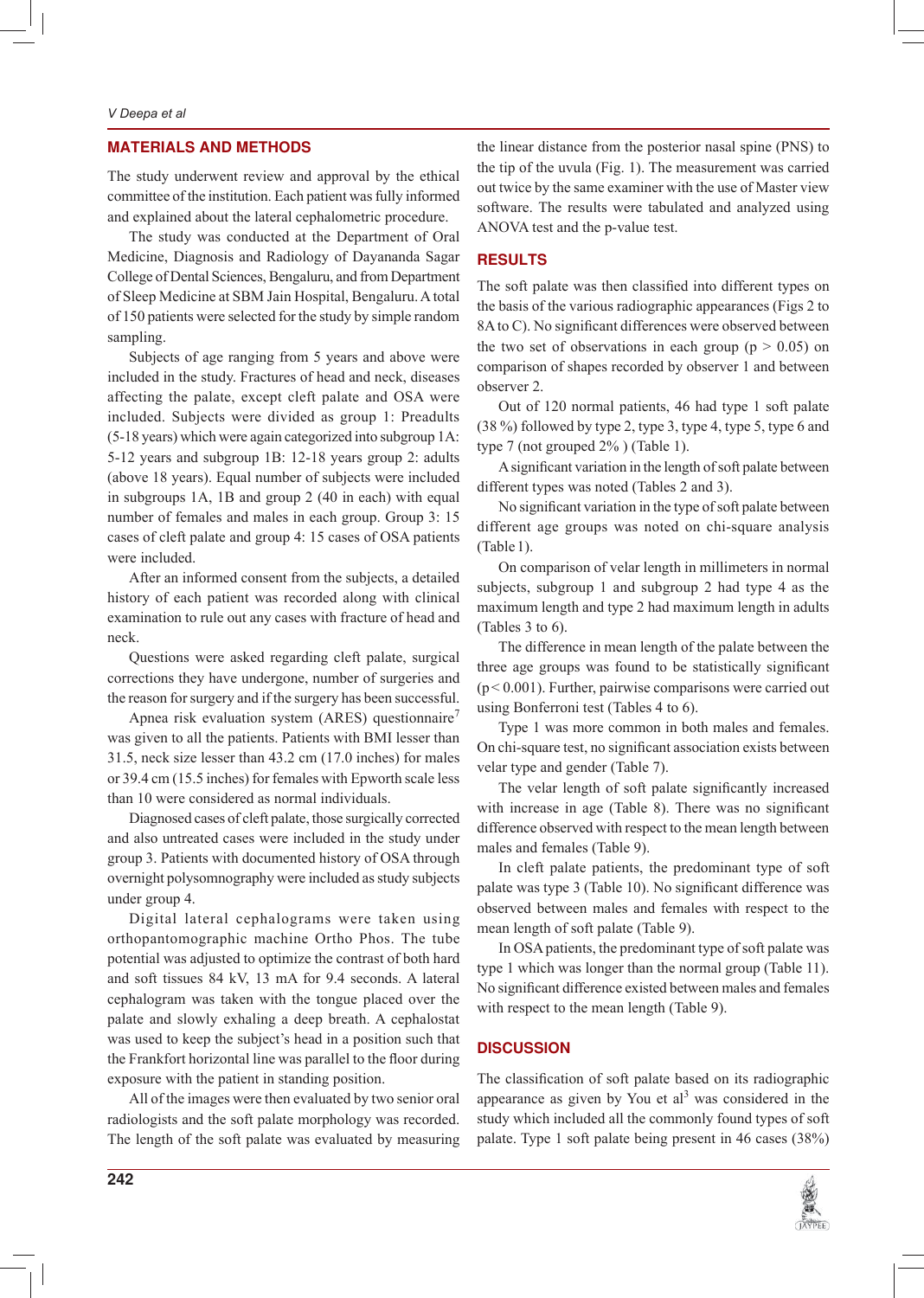# **MORPHOLOGICAL VARIETIES OF SOFT PALATE**



**Fig. 1:** Length of soft palate measurement from PNS to tip of uvula



**Fig. 2:** Type 1—lanceolate





*World Journal of Dentistry, October-December 2013;4(4):241-249* **243**



**Fig. 3:** Type 2—rat tail **Fig. 4:** Type 3—butt type



**Fig. 5:** Type 4—rat tail **Fig. 6:** Type 5—S-shape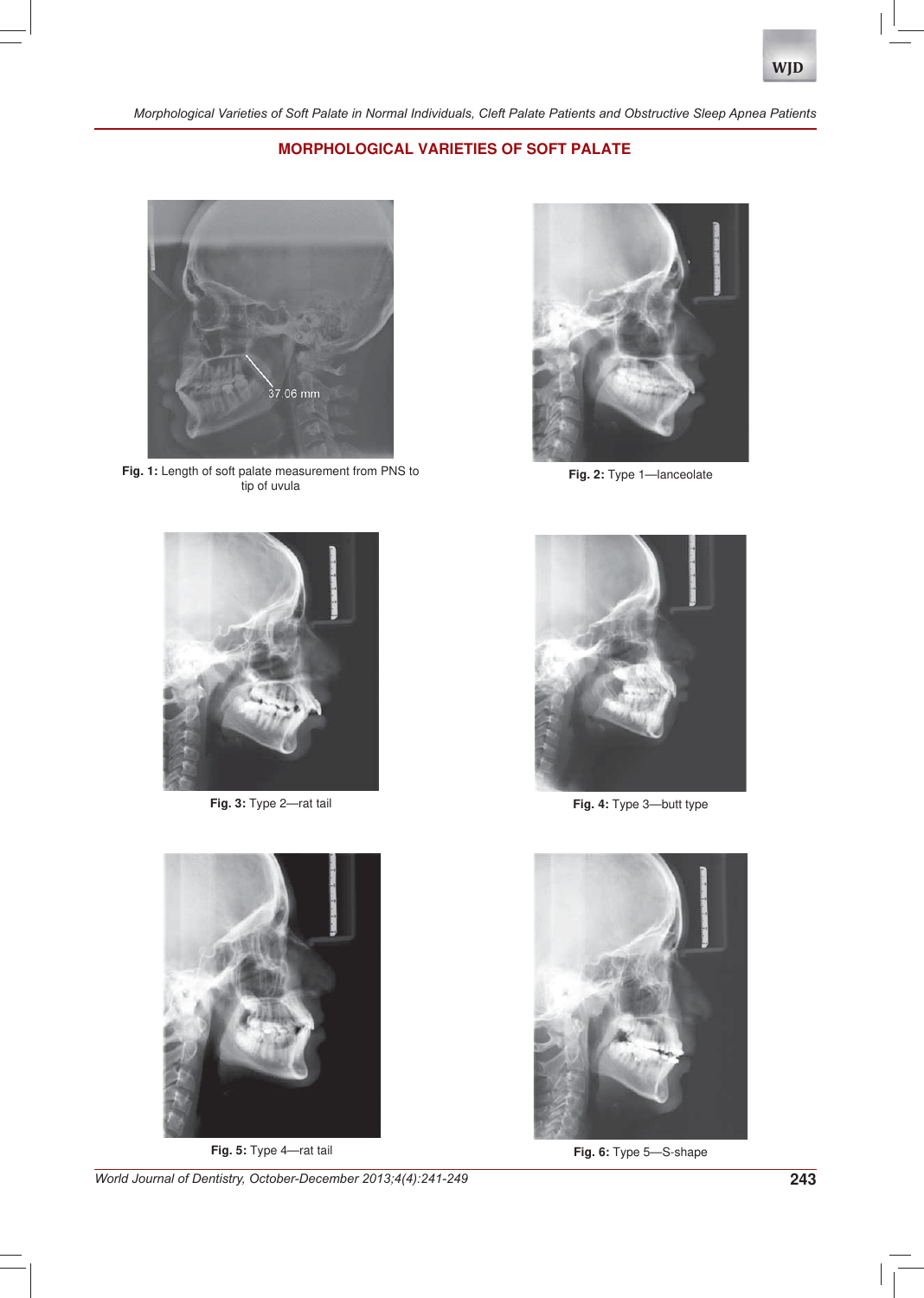

**Fig. 7:** Type 6—crook

and it was the most frequent type as observed by You et  $al$ ,<sup>3</sup> Saraswathi et al<sup>8</sup> and Guttal et al.<sup>9</sup> This type was previously described as a classic velar morphology in the literature and is considered to be the most frequent type of presentation.

The type 7 or an ungrouped type of soft palate was found in our study which could not fit into any of the six types of soft palate, may be categorized under U-shaped soft palate which may possibly be a variant of the rat tail shape, with blunt end and (type 8) bifid-shaped soft palate as categorized by Guttal et al<sup>9</sup> in their study (Fig. 8).





**Figs 8A to C:** Type 7—ungrouped type

The crook shape of soft palate was seen in eight individuals (7%) and found in the adult group in contrast to the You et al<sup>3</sup> study, where three  $(1.5\%)$  cases were seen only in preadult group. This could be due to the small sample size in their study.

| <b>Table 1:</b> Cross tabulation of age group and velar type in normal individuals ( $p > 0.05$ ). There is no significant variation<br>in the type of soft palate between different age groups |               |               |             |               |                |               |              |          |         |
|-------------------------------------------------------------------------------------------------------------------------------------------------------------------------------------------------|---------------|---------------|-------------|---------------|----------------|---------------|--------------|----------|---------|
| <b>Shape</b>                                                                                                                                                                                    | 5-12 years    |               | 13-18 years |               | >18 years      |               | <b>Total</b> | $\chi^2$ | p-value |
|                                                                                                                                                                                                 | $n = 40$      | $\frac{0}{0}$ | $n = 40$    | $\frac{0}{0}$ | $n = 40$       | $\frac{0}{0}$ |              |          |         |
| Lanceolate                                                                                                                                                                                      | 10            | 25            | 21          | 53            | 15             | 38            | 46           | 20.382   | 0.060   |
| Rat tail                                                                                                                                                                                        | 15            | 38            | 5           | 13            | 8              | 20            | 28           |          |         |
| <b>Butt</b>                                                                                                                                                                                     | 8             | 20            | 3           | 8             | 2              | 5             | 13           |          |         |
| Straight line                                                                                                                                                                                   | $\mathcal{P}$ | 5             | 5           | 13            | 4              | 10            | 11           |          |         |
| Distorted S                                                                                                                                                                                     | 4             | 10            | 4           | 10            | $\overline{4}$ | 10            | 12           |          |         |
| Crook shaped                                                                                                                                                                                    |               | 3             | າ           | 5             | 5              | 13            | 8            |          |         |

|  | Table 2: Comparison of velar length in millimeters in normal group between different types of soft palate |
|--|-----------------------------------------------------------------------------------------------------------|
|  |                                                                                                           |

| <b>Shape</b>  | $n = 120$ | Mean  | Standard<br>deviation | SE of<br>mean | 95% CI for<br>mean |                | <b>Minimum</b> | <b>Maximum</b> | p-value    |
|---------------|-----------|-------|-----------------------|---------------|--------------------|----------------|----------------|----------------|------------|
|               |           |       |                       |               | Lower<br>bound     | Upper<br>bound |                |                |            |
| Lanceolate    | 46        | 33.96 | 4.21                  | 0.62          | 32.71              | 35.21          | 26.12          | 46.49          | $< 0.001*$ |
| Rat tail      | 28        | 33.50 | 4.50                  | 0.87          | 31.72              | 35.28          | 20.05          | 42.28          |            |
| <b>Butt</b>   | 13        | 26.63 | 3.08                  | 0.86          | 24.77              | 28.50          | 21.78          | 32.40          |            |
| Straight line | 11        | 36.22 | 3.26                  | 0.98          | 34.03              | 38.42          | 30.14          | 43.16          |            |
| Distorted S   | 12        | 30.42 | 2.83                  | 0.82          | 28.62              | 32.22          | 27.09          | 35.63          |            |
| Crook shaped  | 8         | 33.15 | 3.44                  | 1.22          | 30.27              | 36.03          | 25.89          | 37.49          |            |
| Not grouped   | 2         | 29.92 | 3.59                  | 2.54          | $-2.35$            | 62.19          | 27.38          | 32.46          |            |

 $*p < 0.05$ . There is a significant variation in the length of soft palate between different types

Not grouped 0 0 0 0 2 5 2 Total 40 100 40 100 40 100 120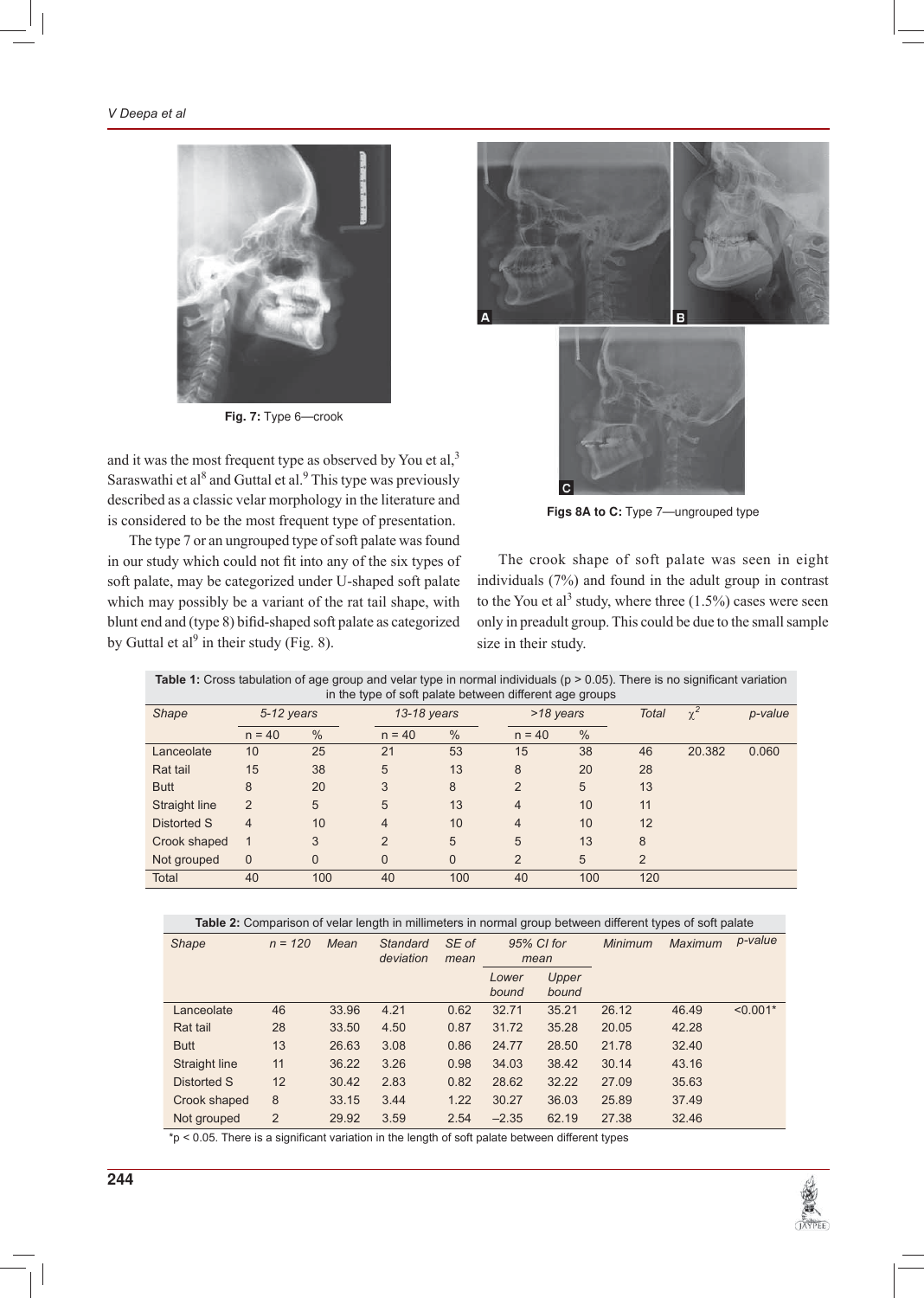*Morphological Varieties of Soft Palate in Normal Individuals, Cleft Palate Patients and Obstructive Sleep Apnea Patients*

| <b>Table 3:</b> Comparison of velar length in millimeters in normal group |       |                       |       |                              |       |                       |  |  |  |
|---------------------------------------------------------------------------|-------|-----------------------|-------|------------------------------|-------|-----------------------|--|--|--|
| <b>Shape</b>                                                              |       | 5-12 years            |       | 13-18 years                  |       | >18 years             |  |  |  |
|                                                                           | Mean  | Standard<br>deviation | Mean  | <b>Standard</b><br>deviation | Mean  | Standard<br>deviation |  |  |  |
| Lanceolate                                                                | 31.26 | 3.77                  | 33.41 | 4.05                         | 36.16 | 3.65                  |  |  |  |
| Rat tail                                                                  | 30.75 | 4.33                  | 36.21 | 1.24                         | 36.69 | 2.99                  |  |  |  |
| <b>Butt</b>                                                               | 25.54 | 3.00                  | 29.18 | 3.14                         | 27.20 | 1.34                  |  |  |  |
| Straight line                                                             | 32.52 | 3.36                  | 37.53 | 3.34                         | 36.45 | 2.19                  |  |  |  |
| Distorted S                                                               | 31.77 | 4.17                  | 29.31 | 1.74                         | 30.19 | 2.19                  |  |  |  |
| Crook<br>shaped                                                           | 25.89 |                       | 33.45 | 2.28                         | 34.49 | 2.00                  |  |  |  |
| Not grouped                                                               |       |                       |       |                              | 29.92 | 3.59                  |  |  |  |

**Table 4:** Comparison of length between the three age groups in normal individuals

| Age group<br>(years) | Mean  | Standard<br>deviation | SE of<br>mean | 95% CI for mean |                | Minimum | Maximum |
|----------------------|-------|-----------------------|---------------|-----------------|----------------|---------|---------|
|                      |       |                       |               | Lower<br>bound  | Upper<br>bound |         |         |
| $5 - 12$             | 29.81 | 4.27                  | 0.67          | 28.46           | 31.15          | 20.05   | 39.14   |
| $13 - 18$            | 33.36 | 4.45                  | 0.69          | 31.96           | 34.76          | 21.09   | 43.16   |
| >18                  | 34.79 | 6.33                  | 0.77          | 33.26           | 36.32          | 13.64   | 49.40   |

**Table 5:** The difference in mean length of the palate between the three age groups was found to be statistically significant ( $p < 0.001$ ). Further, pairwise comparisons are carried out using Bonferroni test

| Age group (I)<br>(years) | Age group (J)<br>(years) | Mean<br>difference (I-J) | <b>Standard</b><br>error | p-value    | 95% CI for<br>mean difference |                |
|--------------------------|--------------------------|--------------------------|--------------------------|------------|-------------------------------|----------------|
|                          |                          |                          |                          |            | Lower<br>bound                | Upper<br>bound |
| $5 - 12$                 | $13 - 18$                | $-3.554$                 | 1.181                    | $0.009*$   | $-6.415$                      | $-0.693$       |
|                          | >18                      | $-4.984$                 | 1.058                    | $< 0.001*$ | $-7.546$                      | $-2.423$       |
| $13 - 18$                | $5 - 12$                 | 3.554                    | 1.181                    | $0.009*$   | 0.693                         | 6.415          |
|                          | >18                      | $-1.430$                 | 1.058                    | 0.535      | $-3.991$                      | 1.131          |
| >18                      | $5 - 12$                 | 4.984                    | 1.058                    | $< 0.001*$ | 2.423                         | 7.546          |
|                          | $13 - 18$                | 1.430                    | 1.058                    | 0.535      | $-1.131$                      | 3.991          |

\*Denotes significant difference

The S-shape, which was described as a hooked appearance of the soft palate by Pepin et al, $<sup>4</sup>$  was found in</sup> 12 (10%) cases of the normal individuals in our study, similar findings were also seen in other studies.<sup>3,9</sup> Hooking of the soft palate was defined in Pepin et  $al<sup>4</sup>$  study as an angulation of about 30° between the distal part of the uvula and the longitudinal axis of the soft palate. They hypothesized that soft palate hooking plays a key role in pharyngeal collapse, since hooking results in a sudden and major reduction in the oropharyngeal dimensions, which therefore dramatically increases upper airway resistance and the transpharyngeal pressure gradient. Pepin et al<sup>4</sup> therefore concluded that hooking of the soft palate in awake patients indicates a high risk for OSA syndrome.

In the present study, it was observed that a significant variation in the length of soft palate existed in different types similar to other studies<sup>8,9</sup> (Tables 4 to 6). Changes in the soft palate have been studied longitudinally in children and adults. An increase in the length of the soft palate has been found in all time periods.<sup>10-12</sup> It is therefore not surprising to find that the cases with type 3 velum in the subgroup  $1(5-12)$ years) of preadults were far greater than in the adult group, with a significantly shorter velar length than that in the other five types. The shortness of the velum in these patients did not affect the velopharyngeal functions of these subjects since a harmony exists between velar length and pharyngeal depth which contributes to normal velopharyngeal functions.

Subtelny et al<sup>13</sup> studied the growth of the soft palate and revealed that the average growth in length of the soft palate was found to be most rapid during the early years of life. After between approximately 1.5 to 2 years of age, the mean growth curve was observed to level-off or plateau and to

*World Journal of Dentistry, October-December 2013;4(4):241-249* **245**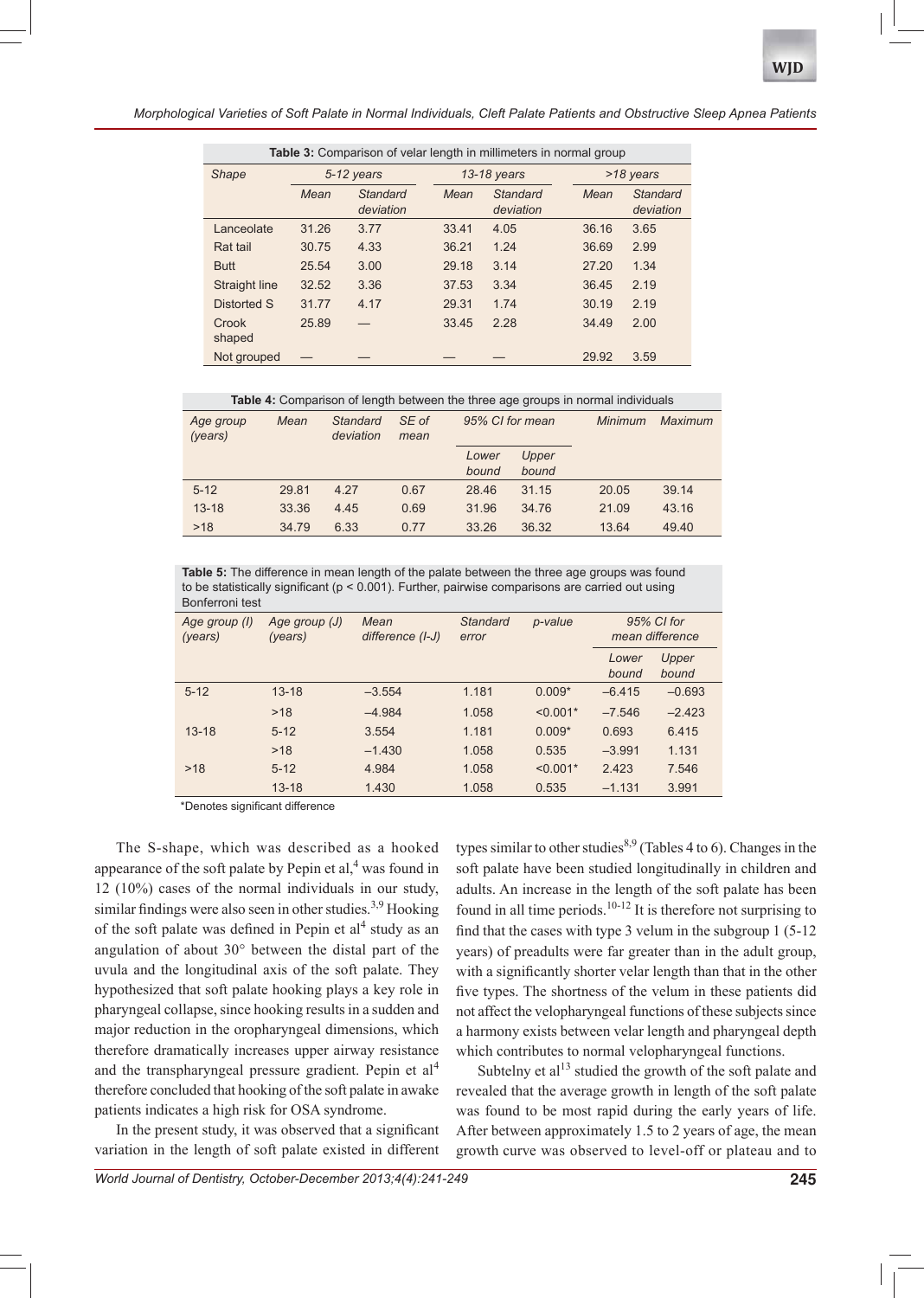#### *V Deepa et al*

|                          | <b>Table 6:</b> Comparison of length between the three age groups |                           |            |                 |                |       |       |  |  |  |
|--------------------------|-------------------------------------------------------------------|---------------------------|------------|-----------------|----------------|-------|-------|--|--|--|
| Age group                | Mean                                                              | Std. dev.                 | SE of mean | 95% CI for mean |                | Min.  | Max.  |  |  |  |
|                          |                                                                   |                           |            | Lower<br>bound  | Upper<br>bound |       |       |  |  |  |
| 5-12 yrs                 | 29.81                                                             | 4.27                      | 0.67       | 28.46           | 31.15          | 20.05 | 39.14 |  |  |  |
| 13-18 yrs                | 33.36                                                             | 4.45                      | 0.69       | 31.96           | 34.76          | 21.09 | 43.16 |  |  |  |
| $>18$ yrs                | 34.79                                                             | 6.33                      | 0.77       | 33.26           | 36.32          | 13.64 | 49.40 |  |  |  |
| ANOVA:                   |                                                                   |                           |            |                 |                |       |       |  |  |  |
| Source of<br>variation   | df                                                                | Sum of<br>squares<br>(SS) | Mean SS    | F               | p-value        |       |       |  |  |  |
| <b>Between</b><br>groups | $\overline{2}$                                                    | 641.295                   | 320.647    | 11.20504        | $< 0.001*$     |       |       |  |  |  |

\*denotes significant difference. As the age increases the length of the soft palate is increasing in case of normal individuals

|        | (p > 0.05). No significant association exists between velar type among different age groups and gender |                |              |                |              |                |               |                |          |         |
|--------|--------------------------------------------------------------------------------------------------------|----------------|--------------|----------------|--------------|----------------|---------------|----------------|----------|---------|
| Gender | <b>Shape</b>                                                                                           | $5-12$ years   |              | 13-18 years    |              | >18 years      |               | <b>Total</b>   | $\chi^2$ | p-value |
|        |                                                                                                        | $n = 20$       | %            | $n = 20$       | %            | $n = 20$       | $\frac{9}{6}$ |                |          |         |
| Male   | Lanceolate                                                                                             | 4              | 20           | 11             | 55           | 11             | 55            | 26             |          |         |
|        | Rat tail                                                                                               | 5              | 25           | 3              | 15           | 3              | 15            | 11             |          |         |
|        | <b>Butt</b>                                                                                            | 6              | 30           | $\overline{2}$ | 10           | 1              | 5             | 9              |          |         |
|        | Straight line                                                                                          | $\mathbf{1}$   | 5            | 3              | 15           | 3              | 15            | $\overline{7}$ | 15.849   | 0.104   |
|        | <b>Distorted S</b>                                                                                     | 4              | 20           | 1              | 5            | 1              | 5             | 6              |          |         |
|        | Not grouped                                                                                            | $\mathbf 0$    | $\mathbf 0$  | 0              | 0            | 1              | 5             |                |          |         |
|        | Total                                                                                                  | 20             | 100          | 20             | 100          | 20             | 100           | 60             |          |         |
| Female | Lanceolate                                                                                             | 6              | 30           | 10             | 50           | $\overline{4}$ | 20            | 20             | 12.334   | 0.419   |
|        | Rat tail                                                                                               | 10             | 50           | $\overline{2}$ | 10           | 5              | 25            | 17             |          |         |
|        | <b>Butt</b>                                                                                            | $\overline{2}$ | 10           | $\mathbf{1}$   | 5            | 1              | 5             | $\overline{4}$ |          |         |
|        | Straight line                                                                                          | $\mathbf{1}$   | 5            | $\overline{2}$ | 10           | 1              | 5             | $\overline{4}$ |          |         |
|        | <b>Distorted S</b>                                                                                     | $\mathbf 0$    | $\mathbf 0$  | 3              | 15           | 3              | 15            | 6              |          |         |
|        | Crook<br>shaped                                                                                        | $\mathbf{1}$   | 5            | $\overline{2}$ | 10           | 5              | 25            | 8              |          |         |
|        | Not grouped                                                                                            | $\mathbf 0$    | $\mathbf{0}$ | 0              | $\mathbf{0}$ | $\mathbf{1}$   | 5             | $\mathbf{1}$   |          |         |
|        | <b>Total</b>                                                                                           | 20             | 100          | 20             | 100          | 20             | 100           | 60             |          |         |

**Table 7:** Variation of soft palate shape among males and females between three age groups (p > 0.05). No significant association exists between velar type among different age groups and gender

resume its upward trend after 4 to 5 years of life. Since there is no obviously rapid growth period after 5 years of age, there is no standard way to group them into different developmental stages.

In the present study, it was noted that there is a significant increase in velar length with increase in age (Table 6). This is in correlation with the findings of Taylor et al<sup>11</sup> wherein the dimensional changes in bony and soft tissues of oropharyngeal structures were assessed. It was observed in their study that there was 1 mm increase in length of soft palate and 0.5 mm increase in thickness of soft palate every 3 years after the age of 9 years. Similar observations were made by Johnston et  $a1^{16}$  wherein nasopharyngeal skeletal dimensions remained unchanged but the depth of airway in oropharyngeal region decreased and the soft palate became longer and thicker with the advancement of age. This finding is also similar to Guttal et al<sup>9</sup> in their study.

No significant association was seen between velar type and gender (Table 7). This is in similarity to the study by Praveen et al<sup>17</sup> and Kollias et al<sup>12</sup> in which dimensional changes between male and female young adults were compared. From their study, they inferred that increase in length, thickness and sagittal area of soft palate was equal among males and females.

Cleft palate has been morphometrically studied using lateral cephalograms both preoperatively and postoperatively.<sup>14</sup> A short soft palate is absolutely one of the important etiologies of velopharyngeal incompetence (VPI).

Type 3 soft palate with shorter velar length seen in cleft palate group clearly indicates that reduced velar length in these patients has led to VPI; this is in correlation with

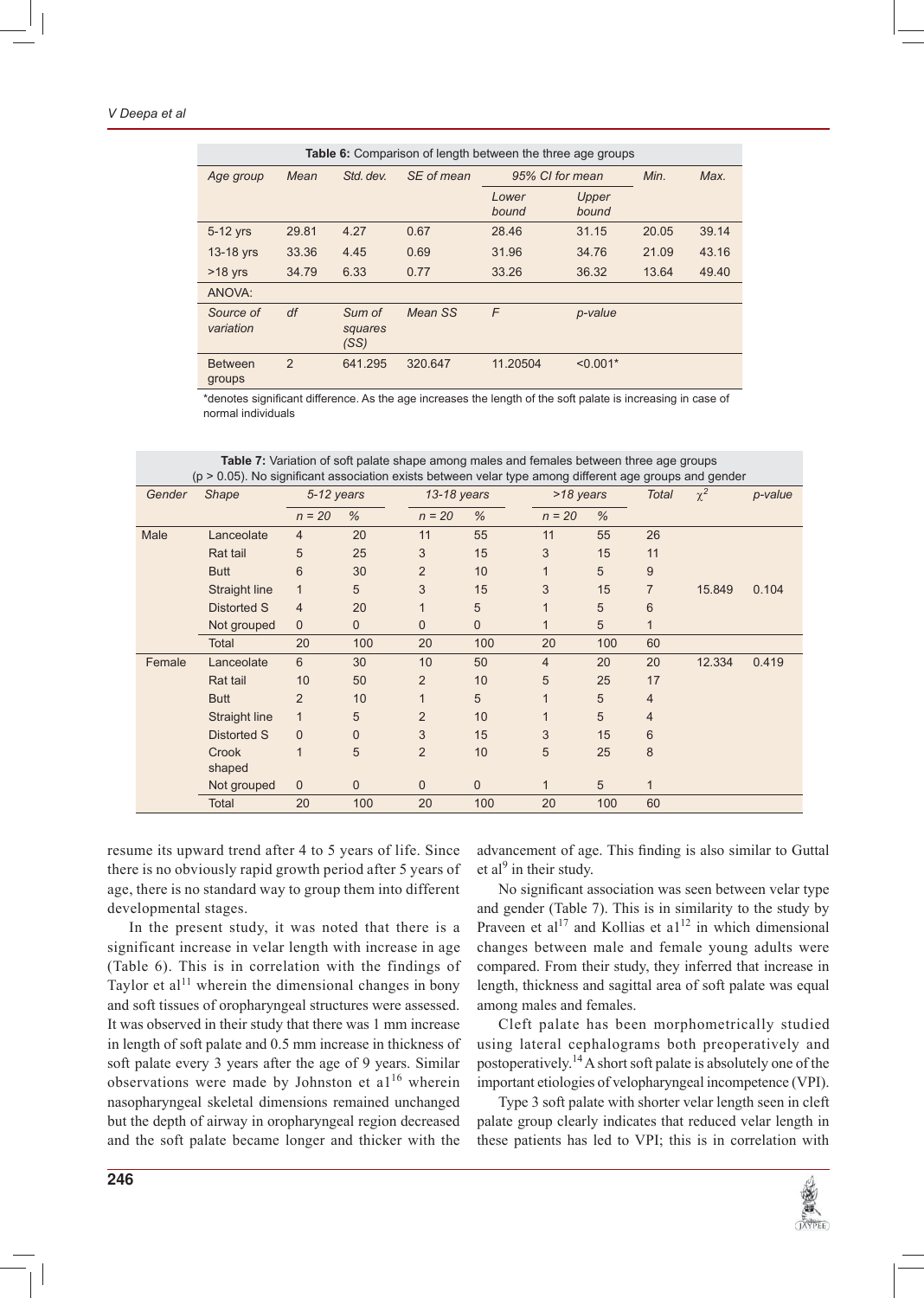*Morphological Varieties of Soft Palate in Normal Individuals, Cleft Palate Patients and Obstructive Sleep Apnea Patients*

|        | Table 8: Morphological variation in length of soft palate with gender |       |                              |       |                              |       |                              |  |  |  |  |
|--------|-----------------------------------------------------------------------|-------|------------------------------|-------|------------------------------|-------|------------------------------|--|--|--|--|
| Gender | <b>Shape</b>                                                          |       | $5-12$ years                 |       | 13-18 years                  |       | >18 years                    |  |  |  |  |
|        |                                                                       | Mean  | <b>Standard</b><br>deviation | Mean  | <b>Standard</b><br>deviation | Mean  | <b>Standard</b><br>deviation |  |  |  |  |
| Male   | Lanceolate                                                            | 33.15 | 3.12                         | 35.13 | 3.76                         | 37.02 | 3.84                         |  |  |  |  |
|        | Rat tail                                                              | 30.79 | 1.43                         | 35.91 | 1.56                         | 36.80 | 2.29                         |  |  |  |  |
|        | <b>Butt</b>                                                           | 24.81 | 3.04                         | 30.70 | 2.40                         | 28.14 |                              |  |  |  |  |
|        | Straight line                                                         | 30.14 |                              | 38.63 | 4.10                         | 35.98 | 2.42                         |  |  |  |  |
|        | Distorted S                                                           | 31.77 | 4.17                         | 28.91 |                              | 33.26 |                              |  |  |  |  |
|        | Not grouped                                                           |       |                              |       |                              | 32.46 |                              |  |  |  |  |
| Female | Lanceolate                                                            | 30.00 | 3.86                         | 31.03 | 3.29                         | 34.58 | 2.92                         |  |  |  |  |
|        | Rat tail                                                              | 30.72 | 5.78                         | 36.51 | 1.06                         | 36.61 | 3.79                         |  |  |  |  |
|        | <b>Butt</b>                                                           | 27.73 | 1.98                         | 26.13 |                              | 26.25 |                              |  |  |  |  |
|        | Straight line                                                         | 34.89 |                              | 35.88 | 1.36                         | 37.86 |                              |  |  |  |  |
|        | Distorted S                                                           |       |                              | 29.44 | 2.11                         | 29.16 | 0.94                         |  |  |  |  |
|        | Crook shape                                                           | 25.89 |                              | 33.45 | 2.28                         | 34.49 | 2.00                         |  |  |  |  |
|        | Not grouped                                                           |       |                              |       |                              | 27.38 |                              |  |  |  |  |

| <b>Table 9:</b> Comparison of length between the three groups |       |           |       |                 |                |         |         |  |  |
|---------------------------------------------------------------|-------|-----------|-------|-----------------|----------------|---------|---------|--|--|
| Group                                                         | Mean  | Standard  | SE of | 95% CI for mean |                | Minimum | Maximum |  |  |
|                                                               |       | deviation | mean  | Lower<br>bound  | Upper<br>bound |         |         |  |  |
| Normal                                                        | 32.78 | 4.61      | 0.42  | 31.95           | 33.62          | 20.05   | 46.49   |  |  |
| Cleft palate                                                  | 28.44 | 7.03      | 1.76  | 24.70           | 32.19          | 13.64   | 38.34   |  |  |
| Obstructive sleep<br>apnea                                    | 39.93 | 6.18      | 1.60  | 36.51           | 43.36          | 29.52   | 49.40   |  |  |

Table 10: Comparison between males and females: (t-test). No significant difference is observed between males and females with respect to the mean length in any of the groups  $(p > 0.05)$ 

| $\mathbf{u}$   |        |       |                       |               |                    |          |         |
|----------------|--------|-------|-----------------------|---------------|--------------------|----------|---------|
| Group          | Gender | Mean  | Standard<br>deviation | SE of<br>mean | Mean<br>difference | t        | p-value |
| Normal         | Male   | 33.49 | 4.82                  | 0.62          | 1.457              | 1.736    | 0.085   |
|                | Female | 32.04 | 4.30                  | 0.56          |                    |          |         |
| Cleft palate   | Male   | 28.30 | 8.11                  | 2.34          | $-0.581$           | $-0.138$ | 0.892   |
|                | Female | 28.88 | 2.42                  | 1.21          |                    |          |         |
| Obstructive    | Male   | 41.03 | 5.80                  | 1.61          | 8.227              | 1.912    | 0.078   |
| sleep<br>apnea | Female | 32.81 | 3.74                  | 2.65          |                    |          |         |

a study by Subtelny et  $al<sup>13</sup>$  which reported that the need ratio, which is established between the length of velum and pharyngeal depth (pharyngeal depth/velar length), was from 0.6 to 0.7 in normal subjects. It was also suggested that a need ratio greater than 0.7 demonstrated a risk for VPI. Lesser the velar length greater is the need ratio and thus leading to VPI.

All the patients in the OSA group in the study belonged to the adult group suggesting a high prevalence of this disease in middle aged adults. The correlation between age and OSA has been studied by various researchers, yielding disparate results with the suggestion of rise in the prevalence of OSA with age. Ip et al<sup>15</sup> found that prevalence of OSA tends to rise in the older population. It was found that pharyngeal morphology is not immutably established during childhood and adolescence, but changes throughout adult life. There is a tendency toward longer and thicker soft palate and narrower oropharynx during adulthood.16 This may explain the possible increased incidence of OSA and related disorders occurring later in life.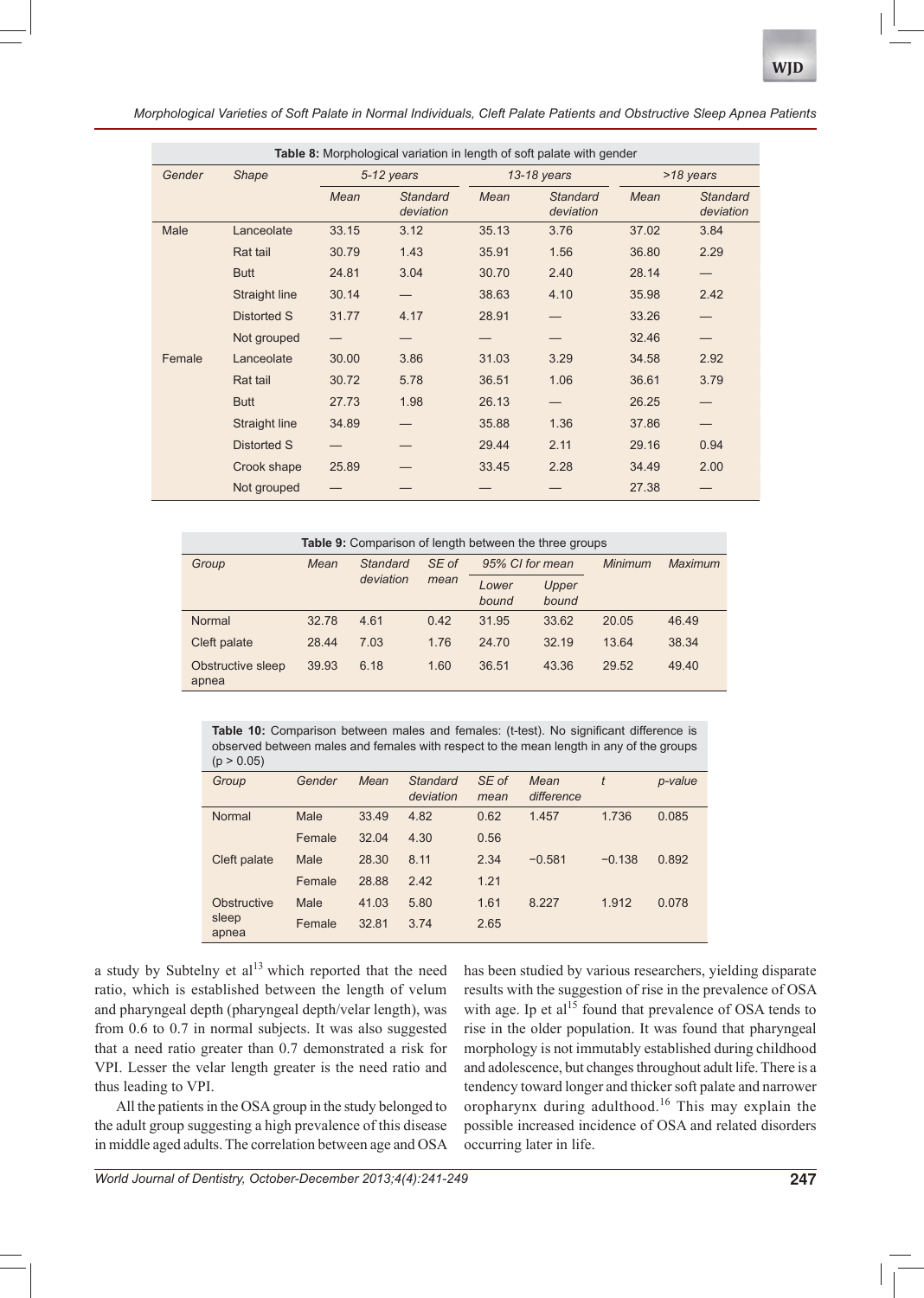#### *V Deepa et al*

| <b>Table 11:</b> Distribution and proportion of soft<br>palate morphology types in cleft palate patient |              |       |  |  |  |  |
|---------------------------------------------------------------------------------------------------------|--------------|-------|--|--|--|--|
| Group                                                                                                   | Cleft palate |       |  |  |  |  |
|                                                                                                         | $n = 15$     | %     |  |  |  |  |
| Lanceolate                                                                                              | $\mathbf{2}$ | 13.33 |  |  |  |  |
| Rat tail                                                                                                | 3            | 20    |  |  |  |  |
| <b>Butt</b>                                                                                             | 9            | 60    |  |  |  |  |
| <b>Straight line</b>                                                                                    | O            | O     |  |  |  |  |
| Distorted S                                                                                             | O            | O     |  |  |  |  |
| Crook shaped                                                                                            | O            | O     |  |  |  |  |
| Not grouped                                                                                             | 1            | 6.67  |  |  |  |  |
| Total                                                                                                   | 15           | 100   |  |  |  |  |

Pepin et al<sup>4</sup> had concluded that hooking of the soft palate seen on a lateral cephalograms in awake patients indicates a high risk for OSAS but in our study 'S'-shaped soft palate was seen in only two patients among the 15 OSA patients taken in the study (Table 12). It can be supposed that the number of subjects in the investigation was not large enough or there are many other etiologies for OSA (aberrant cervicofacial skeletal and soft tissue morphology, atypical tongue muscle activity, fat deposition around neck and pharynx, mandibular deficiency, low hyoid bone position and narrow posterior airway space) which were not ruled out while selecting the patients and lateral cephalometry being a two-dimensional view like all other conventional radiographs falls short of the third dimension.

A significant increase in the length of soft palate in the 15 OSA patient group compared to normal individuals was also noted in the present study (Table 9) which is similar to other cephalometric studies on OSA where the length of the soft palate was considered to be longer. $4,18-24$  Thus, the findings in the study certainly put forth the competence of lateral cephalometry in evaluating the morphology of soft palate in patients with OSA.

Scope for positive early prediction of OSA through the use of lateral cephalometric analysis of upper airway and craniofacial structures does exist and requires a more extensive research on similar lines with a larger sample size.

Longitudinal studies, with more subjects, and comparisons with more cleft palate patients should be carried out to better understand the morphology of soft palate in these patients and assess long-term treatment results. Preand postoperative study has to be conducted on the same cleft palate patient in further studies which would enable the study of variations in the shape of soft palate among pre and postoperative cases.

A more extensive study on similar lines with larger sample size in OSA group with the exclusion of all other etiological factors other than soft palate should be done by careful selection of samples which would help in establishing

| <b>Table 12:</b> Descriptive shape of soft palate in<br>OSA patients |                         |       |
|----------------------------------------------------------------------|-------------------------|-------|
| Group                                                                | Obstructive sleep apnea |       |
|                                                                      | $n = 15$                | %     |
| Lanceolate                                                           | 6                       | 40    |
| Rat tail                                                             | 4                       | 26.67 |
| Butt                                                                 | 1                       | 6.67  |
| <b>Straight line</b>                                                 | $\mathbf{2}$            | 13.33 |
| Distorted S                                                          | $\mathbf{2}$            | 13.33 |
| Crook shaped                                                         | U                       | O     |
| Not grouped                                                          | U                       | O     |
| <b>Total</b>                                                         | 15                      | 100   |

lateral cephalometry as an efficient predictive, diagnostic as well as treatment planning tool in treatment of OSA.

#### **CONCLUSION**

The morphology of the soft palate can be divided into different types according to their features on lateral cephalometry. Significant difference is seen in the length of soft palate with age while no definite association exists between velar type and gender. The classic velar morphology in cleft palate serves as an alternative modality of investigation to assess the cleft palate patients pre- and postoperatively. It is hoped that by characterizing the morphological type of the soft palate we may be able to identify a potential disorder, such as OSAS, at an early stage using lateral cephalograms.

# **REFERENCES**

- 1. Moore KL, Agur AMR. Essential clinical anatomy. 2nd ed. Philadelphia, PA: Lippincott, Williams and Wilkins. 2002 p. 560-561.
- 2. Cohen SR, Chen L, Trotman CA, Burdi AR. Soft-palate myogenesis: a developmental field paradigm. Cleft Palate Craniofac J 1993 Sep;30(5):441-446.
- 3. You M, Li X, Wang H, Zhang J, Wu H, Liu Y, Miao J, Zhu Z. Morphological variety of the soft palate in normal individuals: a digital cephalometric study. Dentomaxillofac Radiol 2008 Sep;37(6):344-349.
- 4. Pepin JL, Veale D, Ferretti GR, Mayer P, Levy PA. Obstructive sleep apnea syndrome: hooked appearance of the soft palate in awake patients—cephalometric and CT findings. Radiology 1999 Jan;210(1):163-170.
- 5. Horstmann S, Hess CW, Bassetti C, Gugger M, Mathis J. Sleepiness-related accidents in sleep apnea patients. Sleep 2000 May;23(3):383-389.
- 6. Tangugsorn V, Krogstad O, Espeland L, Lyberg T. Obstructive sleep apnea: multiple comparisons of cephalometric variables of obese and non-obese patients. J Craniomaxillofac Surg 2000 Aug;28(4):204-212.
- 7. Levendowski DJ, Olmstead R, Popovic D, Carper DL, Berka C, Westbrook PR. Assessment of obstructive sleep apnea risk and severity in truck drivers: validation of a screening questionnaire. Sleep Diagn Ther 2007 April-May;2(2):20-26.